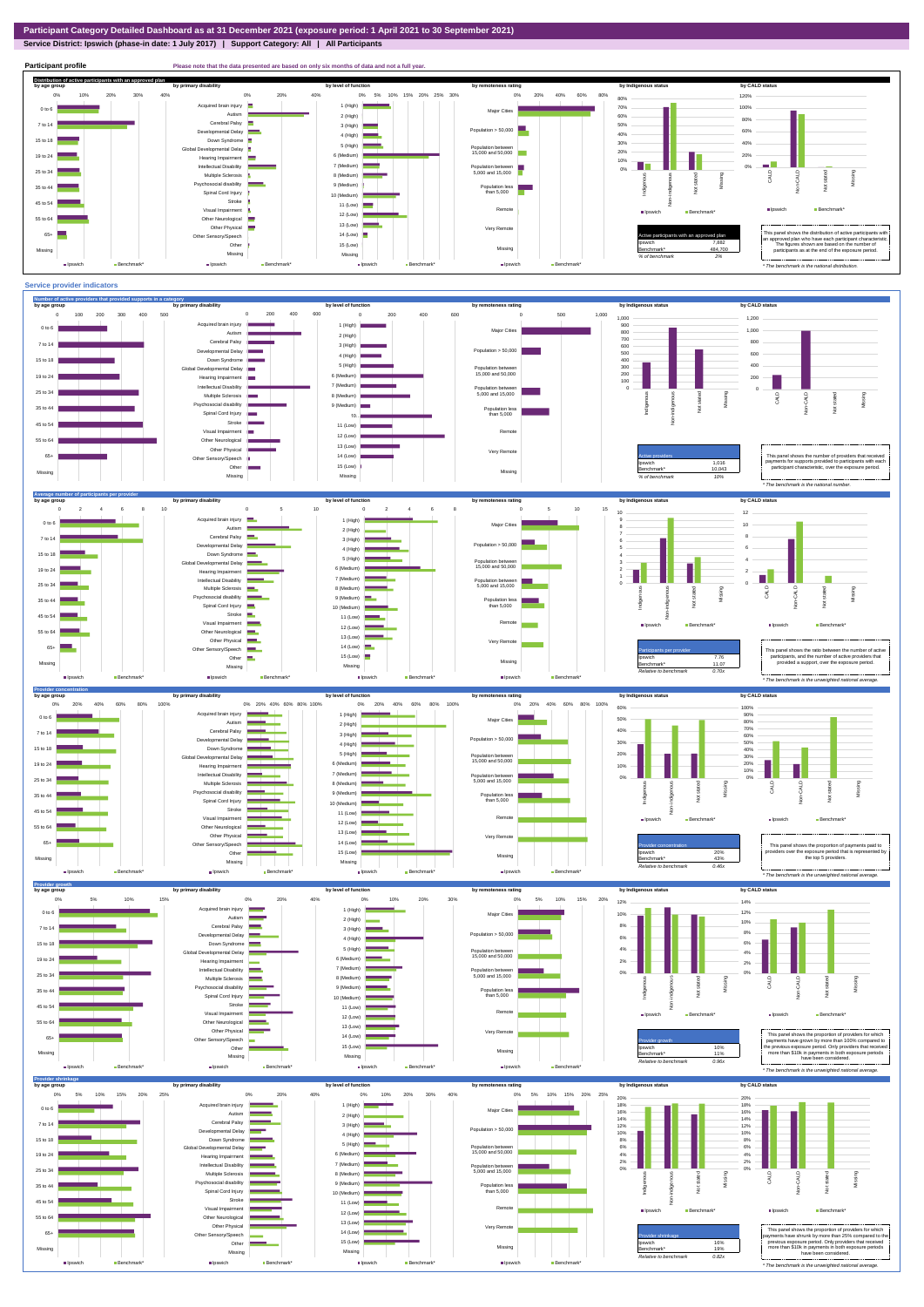## **Service District: Ipswich (phase-in date: 1 July 2017) | Support Category: All | All Participants**



| <b>Support category</b>        | Active participants with<br>approved plans | <b>Active providers</b> | <b>Participants</b><br>per provider | Provider<br>concentration | Provider<br>arowth | Provider<br>shrinkage | <b>Total plan</b><br>budgets (\$m) | Payments (\$m)                   | <b>Utilisation</b> | Outcomes indicator on<br>choice and control | Has the NDIS helped with<br>choice and control? |
|--------------------------------|--------------------------------------------|-------------------------|-------------------------------------|---------------------------|--------------------|-----------------------|------------------------------------|----------------------------------|--------------------|---------------------------------------------|-------------------------------------------------|
|                                |                                            |                         |                                     |                           |                    |                       |                                    |                                  |                    |                                             |                                                 |
| Core                           |                                            |                         |                                     |                           |                    |                       |                                    |                                  |                    |                                             |                                                 |
| Consumables                    | 5.951                                      | 267                     | 22.3                                | 53%                       | 0%                 | 15%                   | 6.4                                | 4.3                              | 67%                | 58%                                         | 77%                                             |
| <b>Daily Activities</b>        | 4.236                                      | 374                     | 11.3                                | 32%                       | 18%                | 17%                   | 126.2                              | 116.1                            | 92%                | 55%                                         | 77%                                             |
| Community                      | 4.458                                      | 288                     | 15.5                                | 42%                       | 13%                | 10%                   | 58.6                               | 41.0                             | 70%                | 54%                                         | 76%                                             |
| Transport                      | 2.633<br>-------------                     | 94<br>.                 | 28.0                                | 51%<br>-------            | 0%<br>-------      | 14%<br>-------        | 4.4                                | 4.2<br>--------                  | 95%                | 52%<br>-------                              | 78%<br>-------                                  |
| Core total                     | 7.266                                      | 574                     | 12.7                                | 33%                       | 14%                | 14%                   | .<br>195.6                         | 165.6                            | 85%                | 56%                                         | 75%                                             |
|                                |                                            |                         |                                     |                           |                    |                       |                                    |                                  |                    |                                             |                                                 |
| <b>Capacity Building</b>       |                                            |                         |                                     |                           |                    |                       |                                    |                                  |                    |                                             |                                                 |
| Choice and Control             | 3,925                                      | 185                     | 21.2                                | 64%                       | $0\%$              | 4%                    | 2.7                                | 2.7                              | 100%               | 60%                                         | 75%                                             |
| <b>Daily Activities</b>        | 7.815                                      | 474                     | 16.5                                | 45%                       | 9%                 | 16%                   | 44.8                               | 26.5<br><b>Contract Contract</b> | 59%                | 56%                                         | 75%                                             |
| Employment                     | 176                                        | 31                      | 5.7                                 | 83%                       | 0%                 | 60%                   | 1.5                                | 0.8                              | 56%                | 45%                                         | 73%                                             |
| Relationships                  | 554                                        | 80                      | 6.9                                 | 54%                       | 15%                | $0\%$                 | 3.9                                | 2.1                              | 54%                | 19%                                         | 75%                                             |
| Social and Civic               | 497                                        | 42                      | 11.8                                | 78%                       | 0%                 | 0%                    | 1.0                                | 0.3                              | 33%                | 47%                                         | 78%                                             |
| Support Coordination           | 3.048<br>----------                        | 286<br>-------          | 10.7<br>-------                     | 40%                       | 15%                | 12%<br>.              | 7.1                                | 5.6                              | 79%                | 49%<br>--------                             | 76%<br>-------                                  |
| <b>Capacity Building total</b> | 7,850                                      | 674                     | 11.6                                | 38%                       | <br>9%             | 13%                   | 61.5                               | -------<br>38.3                  | ------<br>62%      | 56%                                         | 75%                                             |
|                                |                                            |                         |                                     |                           |                    |                       |                                    |                                  |                    |                                             |                                                 |
| Capital                        |                                            |                         |                                     |                           |                    |                       |                                    |                                  |                    |                                             |                                                 |
| Assistive Technology           | 1.579<br><b>Contract Contract</b>          | 169                     | 9.3                                 | 53%                       | 12%                | 35%                   | 8.0                                | 4.5                              | 56%                | 68%                                         | 81%                                             |
| Home Modifications             | 524                                        | 49                      | 10.7                                | 69%                       | 7%                 | 21%                   | 3.2                                | 1.9                              | 60%                | 49%                                         | 79%                                             |
| <b>Capital total</b>           | 1.762                                      | 198                     | 8.9                                 | 46%                       | 11%                | 31%                   | 11.2                               | 6.4                              | 57%                | 63%                                         | 81%                                             |
| Missing                        |                                            | $\Omega$                | 0.0                                 | 0%                        | $0\%$              | 0%                    | 0.0                                | 0.0                              | $0\%$              | 0%                                          | $0\%$                                           |
| All support categories         | 7,882                                      | 1,016                   | 7.8                                 | 32%                       | 10%                | 16%                   | 268.3                              | 210.3                            | 78%                | 56%                                         | 75%                                             |

Note: Only the major support categories are shown.<br>Note: Capacity Building total individual Wellbeing, Home Living and Lifelong Learning although these support categories are not shown.<br>Note: A utilisation rate may be abov

| <b>Indicator definitions</b>                                                                                                                        |                                                                                                                                                                                                                                                                                                                                                                                                                                                                                                                                                                                                                                                                                                                                                                                                                 |
|-----------------------------------------------------------------------------------------------------------------------------------------------------|-----------------------------------------------------------------------------------------------------------------------------------------------------------------------------------------------------------------------------------------------------------------------------------------------------------------------------------------------------------------------------------------------------------------------------------------------------------------------------------------------------------------------------------------------------------------------------------------------------------------------------------------------------------------------------------------------------------------------------------------------------------------------------------------------------------------|
| Active participants with approved plans                                                                                                             | Number of active participants who have an approved plan and reside in the service district / have supports relating to the support category in their plan.                                                                                                                                                                                                                                                                                                                                                                                                                                                                                                                                                                                                                                                      |
| <b>Active providers</b><br><b>Participants per provider</b><br><b>Provider concentration</b><br><b>Provider growth</b><br><b>Provider shrinkage</b> | Number of providers that received payments for supports provided to participants within the service district / support category, over the exposure period.<br>Ratio between the number of active participants and the number of active providers.<br>Proportion of provider payments over the exposure period that were paid to the top 10 providers.<br>Proportion of providers for which payments have grown by more than 100% compared to the previous exposure period. Only providers that received more than \$10k in payments in both exposure periods have been considered.<br>Proportion of providers for which payments have shrunk by more than 25% compared to the previous exposure period. Only providers that received more than \$10k in payments in both exposure periods have been considered. |
| <b>Total plan budgets</b><br><b>Payments</b><br><b>Utilisation</b>                                                                                  | Value of supports committed in participant plans for the exposure period.<br>Value of all payments over the exposure period, including payments to providers, payments to participants, and off-system payments (in-kind and Younger People In Residential Aged Care (YPIRAC)).<br>Ratio between payments and total plan budgets.                                                                                                                                                                                                                                                                                                                                                                                                                                                                               |
| Outcomes indicator on choice and control<br>Has the NDIS helped with choice and control?                                                            | Proportion of participants who reported in their most recent outcomes survey that they choose who supports them.<br>Proportion of participants who reported in their most recent outcomes survey that the NDIS has helped with choice and control.                                                                                                                                                                                                                                                                                                                                                                                                                                                                                                                                                              |
|                                                                                                                                                     | The green dots indicate the top 10 percentile of service districts / support categories when ranked by performance against benchmark for the given metric. In other words, performing relatively well under the given metric.<br>The red dots indicate the bottom 10 percentile of service districts / support categories when ranked by performance against benchmark for the given metric. In other words, performing relatively poorly under the given metri                                                                                                                                                                                                                                                                                                                                                 |
|                                                                                                                                                     | Note: A higher score is considered to be 'good' performance under some metrics. For example, a high utilisation rate is a sign of a functioning market where participants have access to the supports they need.<br>For other metrics, a lower score is considered to be 'good' performance. For example, a low provider concentration is a sign of a competitive market.                                                                                                                                                                                                                                                                                                                                                                                                                                       |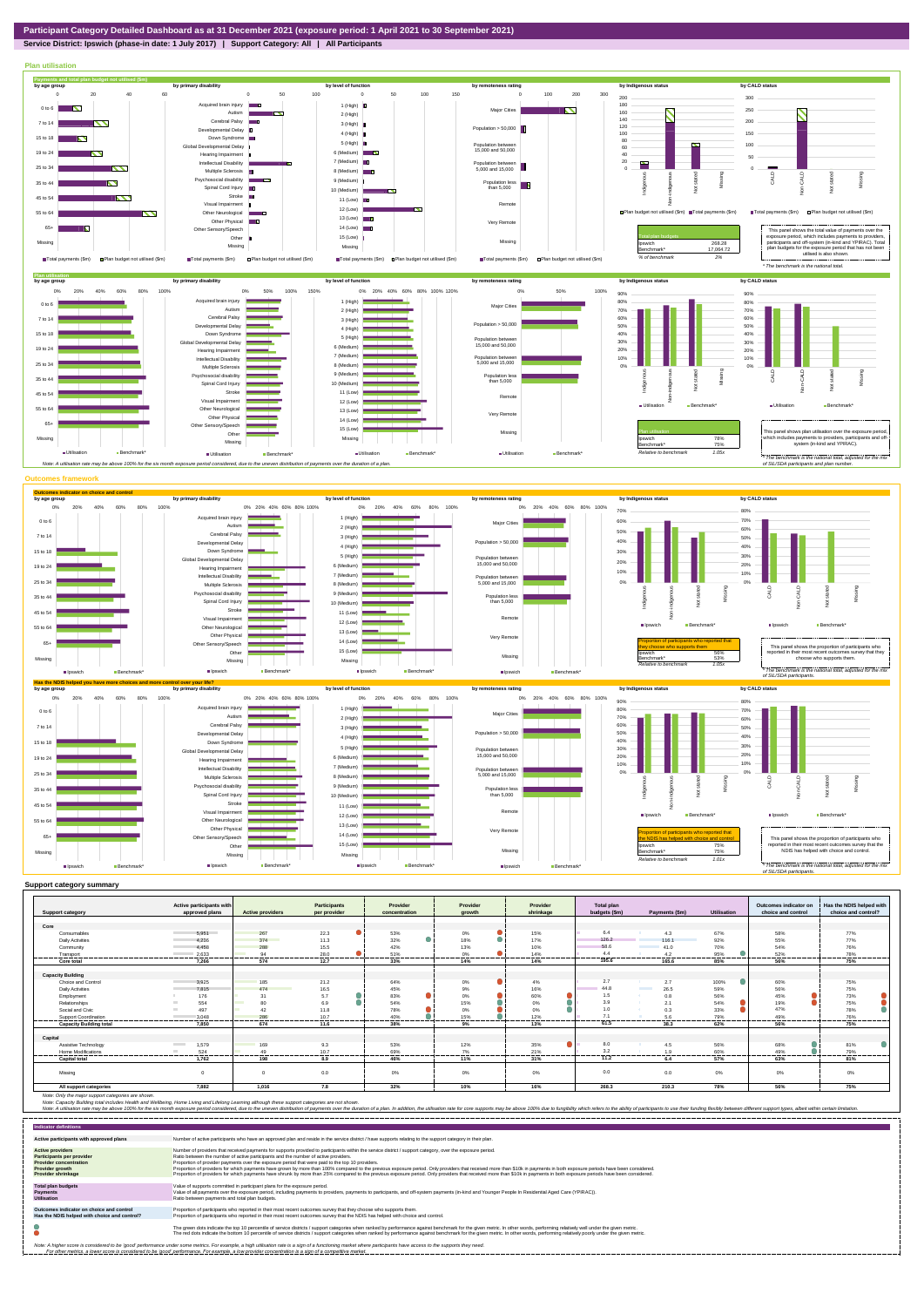**Service District: Ipswich (phase-in date: 1 July 2017) | Support Category: All | Participants Receiving SIL/SDA**



Very Re Missing

Other Neurological Other Physical Other Sensory/Speech Other Missing **III** Inswich **Benchmark** 

ш,

Intellectual Disability





12 (Low) **12**  $13$  (Low) 14 (Low)  $\blacksquare$  $15$  (Low) Missing **Belowich** 



Ipswich Benchmark\*

55 to 64 65+ Missing

Ipswich **Benchmark\***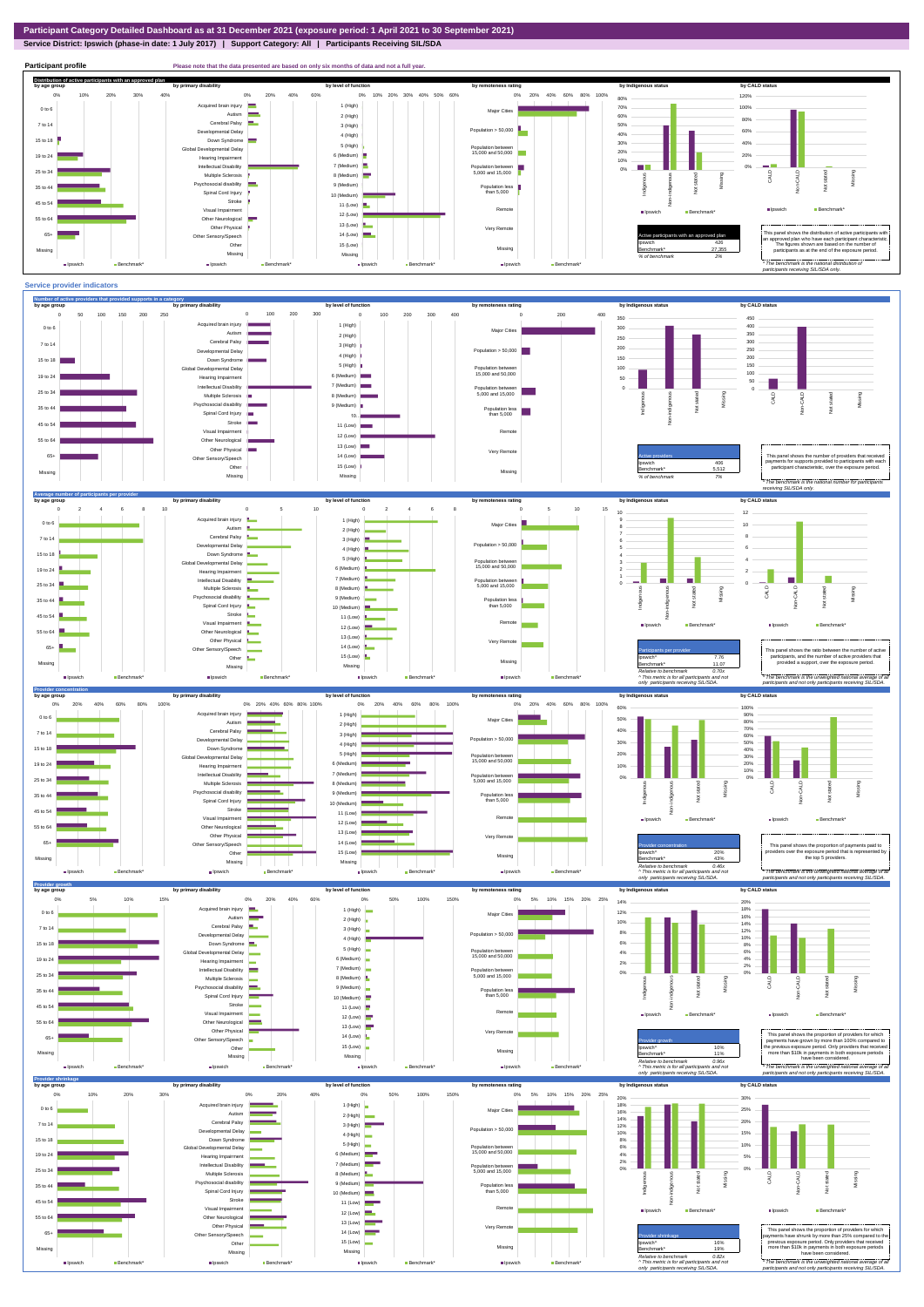## **Service District: Ipswich (phase-in date: 1 July 2017) | Support Category: All | Participants Receiving SIL/SDA**



|                                | Active participants with          |                         | <b>Participants</b> | Provider      | Provider      | Provider             | <b>Total plan</b> |                                          |                | Outcomes indicator on | Has the NDIS helped with |
|--------------------------------|-----------------------------------|-------------------------|---------------------|---------------|---------------|----------------------|-------------------|------------------------------------------|----------------|-----------------------|--------------------------|
| <b>Support category</b>        | approved plans                    | <b>Active providers</b> | per provider        | concentration | growth        | shrinkage            | budgets (\$m)     | Payments (\$m)                           | Utilisation    | choice and control    | choice and control?      |
|                                |                                   |                         |                     |               |               |                      |                   |                                          |                |                       |                          |
| Core                           |                                   |                         |                     |               |               |                      | 0.8               |                                          |                |                       |                          |
| Consumables                    | 342                               | 90                      | 3.8                 | 65%           | $0\%$         | 23%                  | 55.0              | 0.6                                      | 77%            | 19%                   | 78%                      |
| <b>Daily Activities</b>        | 424                               | 155                     | 2.7                 | 40%           | 16%           | 20%                  |                   | 63.1                                     | 115%           | 20%                   | 80%                      |
| Community                      | 406                               | 123                     | 3.3                 | 38%           | 8%            | 12%                  | 13.4              | <b>The College of the College</b><br>9.5 | 71%            | 19%                   | 80%                      |
| Transport                      | 373<br>------------------------   | 48<br>                  | 7.8<br>.            | 75%<br>.      | 0%<br>        | 0%<br>---------<br>. | 0.4<br>           | 0.3<br>----------                        | 58%<br>------- | 20%<br>               | 78%<br>                  |
| Core total                     | 426                               | 244                     | 1.7                 | 38%           | 15%           | 16%                  | 69.               | 73.4                                     | 105%           | 20%                   | 80%                      |
|                                |                                   |                         |                     |               |               |                      |                   |                                          |                |                       |                          |
| <b>Capacity Building</b>       |                                   |                         |                     |               |               |                      |                   |                                          |                |                       |                          |
| Choice and Control             | 148                               | 42                      | 3.5                 | 60%           | 0%            | 0%                   | 0.1               | 0.1                                      | 106%           | $\bullet$<br>29%      | 85%<br>o                 |
| <b>Daily Activities</b>        | 424                               | 163                     | 2.6                 | 35%           | 6%            | 6%                   | 2.8               | 1.8                                      | 64%            | 20%                   | 80%                      |
| Employment                     |                                   |                         | 2.0                 | 100%          | ۰<br>0%       | 50%                  | 0.0               | 0.0                                      | 61%            | 0%                    | 100%                     |
| Relationships                  | 189                               |                         | 3.9                 | 57%           | 6%            | 6%                   | 1.6               | 1.0                                      | 60%            | 13%                   | 78%                      |
| Social and Civic               |                                   |                         | 3.0                 | 100%          | 0%            | 0%                   | 0.0               | 0.0                                      | 3%             | 67%                   | 33%                      |
| Support Coordination           | 418                               | 95                      | 4.4                 | 45%           | 0%            | 15%                  | 1.4               | 1.2                                      | 89%            | 19%                   | 80%                      |
| <b>Capacity Building total</b> | ----------<br>426                 | <br>248                 | -------<br>1.7      | 25%           | -------<br>5% | .<br>10%             | 6.1               | <br>4.2                                  | 69%            | 20%                   | ----------<br>80%        |
| Capital                        |                                   |                         |                     |               |               |                      |                   |                                          |                |                       |                          |
|                                | <b>Contract Contract Contract</b> |                         |                     |               |               |                      | 1.0               |                                          |                |                       |                          |
| Assistive Technology           | 172                               | 53                      | 3.2                 | 84%           | 33%           | 50%                  |                   | 0.5                                      | 51%            | 27%                   | 83%                      |
| Home Modifications             | 235<br>.                          | 14                      | 16.8                | 98%           | 17%           | 0%                   | 2.0               | 0.9                                      | 43%            | 16%                   | 78%                      |
| <b>Capital total</b>           | 296                               | 65                      | 4.6                 | 80%           | 25%           | 25%                  | 3.0               | 1.4                                      | 46%            | 19%                   | 81%                      |
| Missing                        | $\sqrt{2}$                        | $\Omega$                | 0.0                 | 0%            | 0%            | 0%                   | 0.0               | 0.0                                      | $0\%$          | 0%                    | $0\%$                    |
| All support categories         | 426                               | 406                     | 1.0                 | 36%           | 16%           | 16%                  | 78.8              | 79.0                                     | 100%           | 20%                   | 80%                      |

Note: Only the major support categories are shown.<br>Note: Capacity Building total individual Wellbeing, Home Living and Lifelong Learning although these support categories are not shown.<br>Note: A utilisation rate may be abov

| <b>Indicator definitions</b>                                                                                                                        |                                                                                                                                                                                                                                                                                                                                                                                                                                                                                                                                                                                                                                                                                                                                                                                                                 |
|-----------------------------------------------------------------------------------------------------------------------------------------------------|-----------------------------------------------------------------------------------------------------------------------------------------------------------------------------------------------------------------------------------------------------------------------------------------------------------------------------------------------------------------------------------------------------------------------------------------------------------------------------------------------------------------------------------------------------------------------------------------------------------------------------------------------------------------------------------------------------------------------------------------------------------------------------------------------------------------|
| Active participants with approved plans                                                                                                             | Number of active participants who have an approved plan and reside in the service district / have supports relating to the support category in their plan.                                                                                                                                                                                                                                                                                                                                                                                                                                                                                                                                                                                                                                                      |
| <b>Active providers</b><br><b>Participants per provider</b><br><b>Provider concentration</b><br><b>Provider growth</b><br><b>Provider shrinkage</b> | Number of providers that received payments for supports provided to participants within the service district / support category, over the exposure period.<br>Ratio between the number of active participants and the number of active providers.<br>Proportion of provider payments over the exposure period that were paid to the top 10 providers.<br>Proportion of providers for which payments have grown by more than 100% compared to the previous exposure period. Only providers that received more than \$10k in payments in both exposure periods have been considered.<br>Proportion of providers for which payments have shrunk by more than 25% compared to the previous exposure period. Only providers that received more than \$10k in payments in both exposure periods have been considered. |
| <b>Total plan budgets</b><br><b>Payments</b><br><b>Utilisation</b>                                                                                  | Value of supports committed in participant plans for the exposure period.<br>Value of all payments over the exposure period, including payments to providers, payments to participants, and off-system payments (in-kind and Younger People In Residential Aged Care (YPIRAC)).<br>Ratio between payments and total plan budgets.                                                                                                                                                                                                                                                                                                                                                                                                                                                                               |
| Outcomes indicator on choice and control<br>Has the NDIS helped with choice and control?                                                            | Proportion of participants who reported in their most recent outcomes survey that they choose who supports them.<br>Proportion of participants who reported in their most recent outcomes survey that the NDIS has helped with choice and control.                                                                                                                                                                                                                                                                                                                                                                                                                                                                                                                                                              |
|                                                                                                                                                     | The green dots indicate the top 10 percentile of service districts / support categories when ranked by performance against benchmark for the given metric. In other words, performing relatively well under the given metric.<br>The red dots indicate the bottom 10 percentile of service districts / support categories when ranked by performance against benchmark for the given metric. In other words, performing relatively poorly under the given metri                                                                                                                                                                                                                                                                                                                                                 |
|                                                                                                                                                     | Note: A higher score is considered to be 'good' performance under some metrics. For example, a high utilisation rate is a sign of a functioning market where participants have access to the supports they need.<br>For other metrics, a lower score is considered to be 'good' performance. For example, a low provider concentration is a sign of a competitive market.                                                                                                                                                                                                                                                                                                                                                                                                                                       |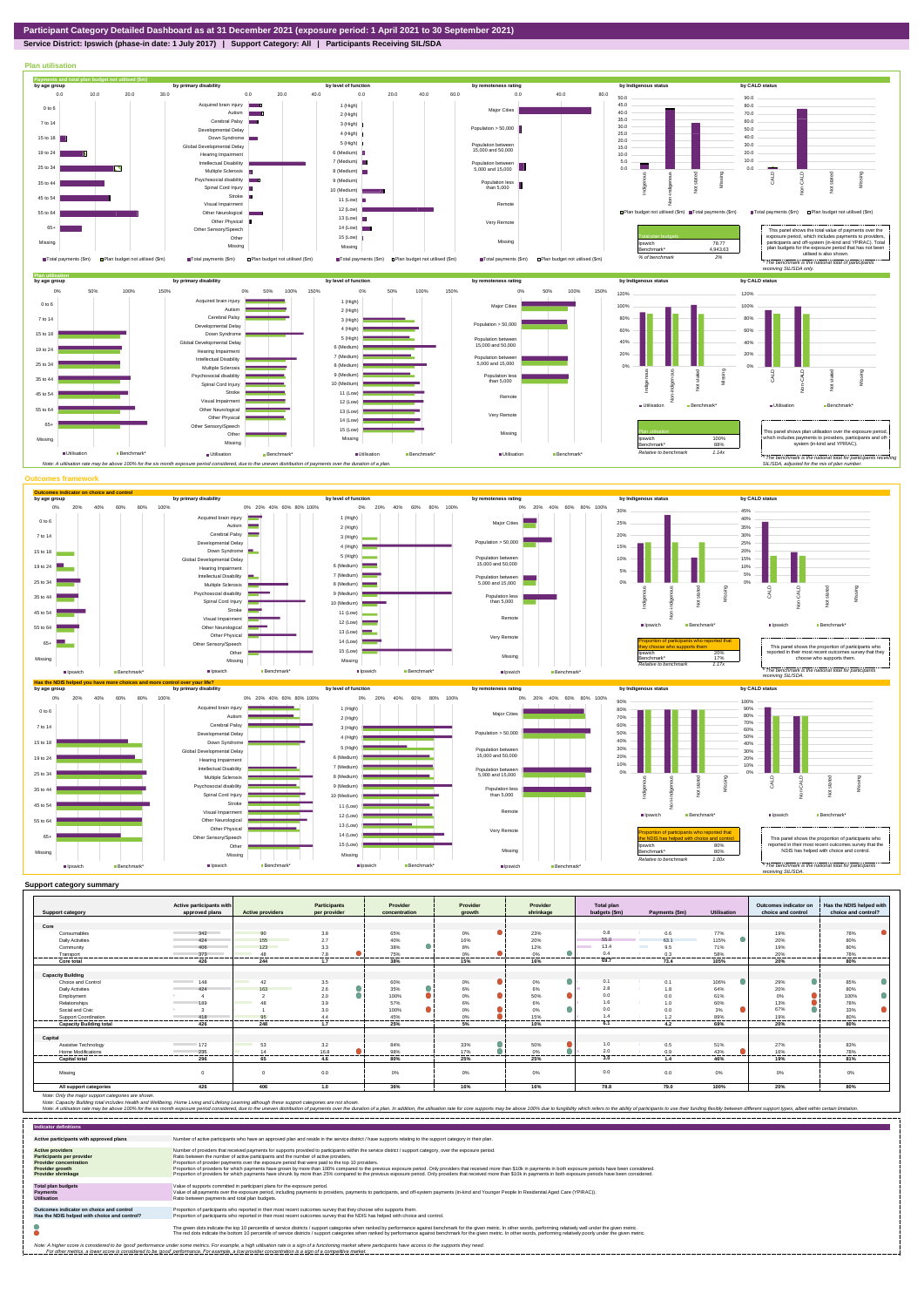**Service District: Ipswich (phase-in date: 1 July 2017) | Support Category: All | Participants Not Receiving SIL/SDA**